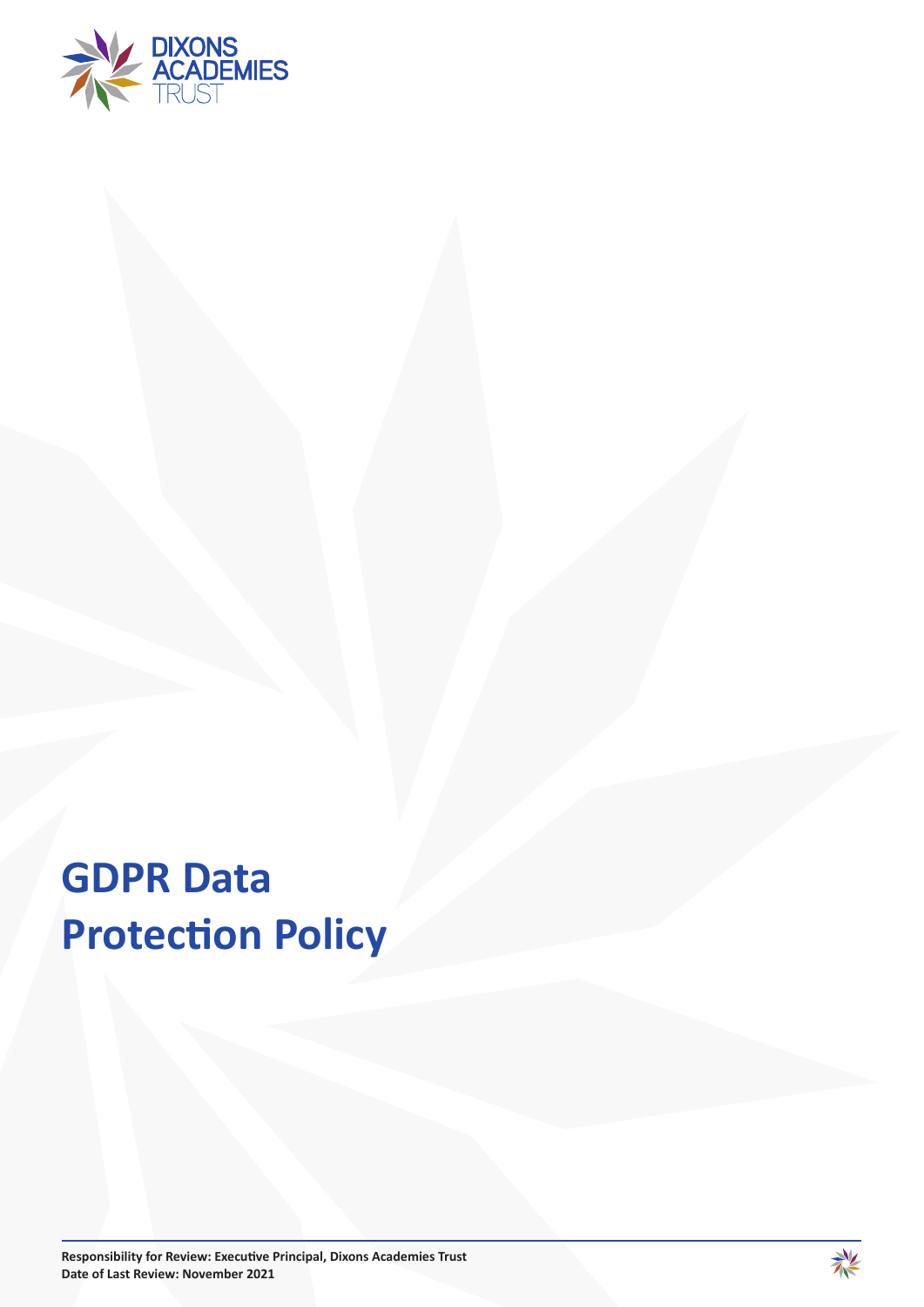## **Contents**

| <b>Section</b> |                                                                    | Page      |
|----------------|--------------------------------------------------------------------|-----------|
| 1.0            | Policy statement                                                   | 3         |
| 2.0            | Legal framework                                                    | 4         |
| 3.0            | <b>Controller and Processor</b>                                    | 4         |
| 4.0            | Applicable data                                                    | 4         |
| 5.0            | Principles                                                         | 4         |
| 6.0            | Accountability                                                     | 5         |
| 7.0            | Lawful processing                                                  | 5         |
| 8.0            | Consent                                                            | 5         |
| 9.0            | The right to be informed / Sharing Personal Data (Privacy Notices) | 5         |
| 10.0           | The right of access                                                | 6         |
| 11.0           | The right to rectification                                         | 6         |
| 12.0           | The right to erasure                                               | 6         |
| 13.0           | The right to restrict processing                                   | 7         |
| 14.0           | The right to data portability                                      | 7         |
| 15.0           | The right to object                                                | 8         |
| 16.0           | Automated decision making and profiling                            | 8         |
| 17.0           | Privacy by design and privacy impact assessments                   | 8         |
| 18.0           | Data breaches                                                      | 9         |
| 19.0           | Third Party Processors / other authorised persons                  | 9         |
| 20.0           | Data security                                                      | 10        |
| 21.0           | Publication of information                                         | 10        |
| 22.0           | CCTV and photography                                               | 11        |
| 23.0           | Data retention                                                     | <b>11</b> |
| 24.0           | DBS data                                                           | 11        |
| 25.0           | Policy review                                                      | 11        |

| <b>Appendix 1</b> - Trust data subject access request procedure          | 12 |
|--------------------------------------------------------------------------|----|
| <b>Appendix 2 - Trust DPIA procedure flowchart</b>                       | 13 |
| <b>Appendix 3 - Trust Data Breach Management Procedure</b>               | 14 |
|                                                                          | 17 |
| <b>Appendix 4</b> - Trust data protection – Data Sharing Guidance (SARs) |    |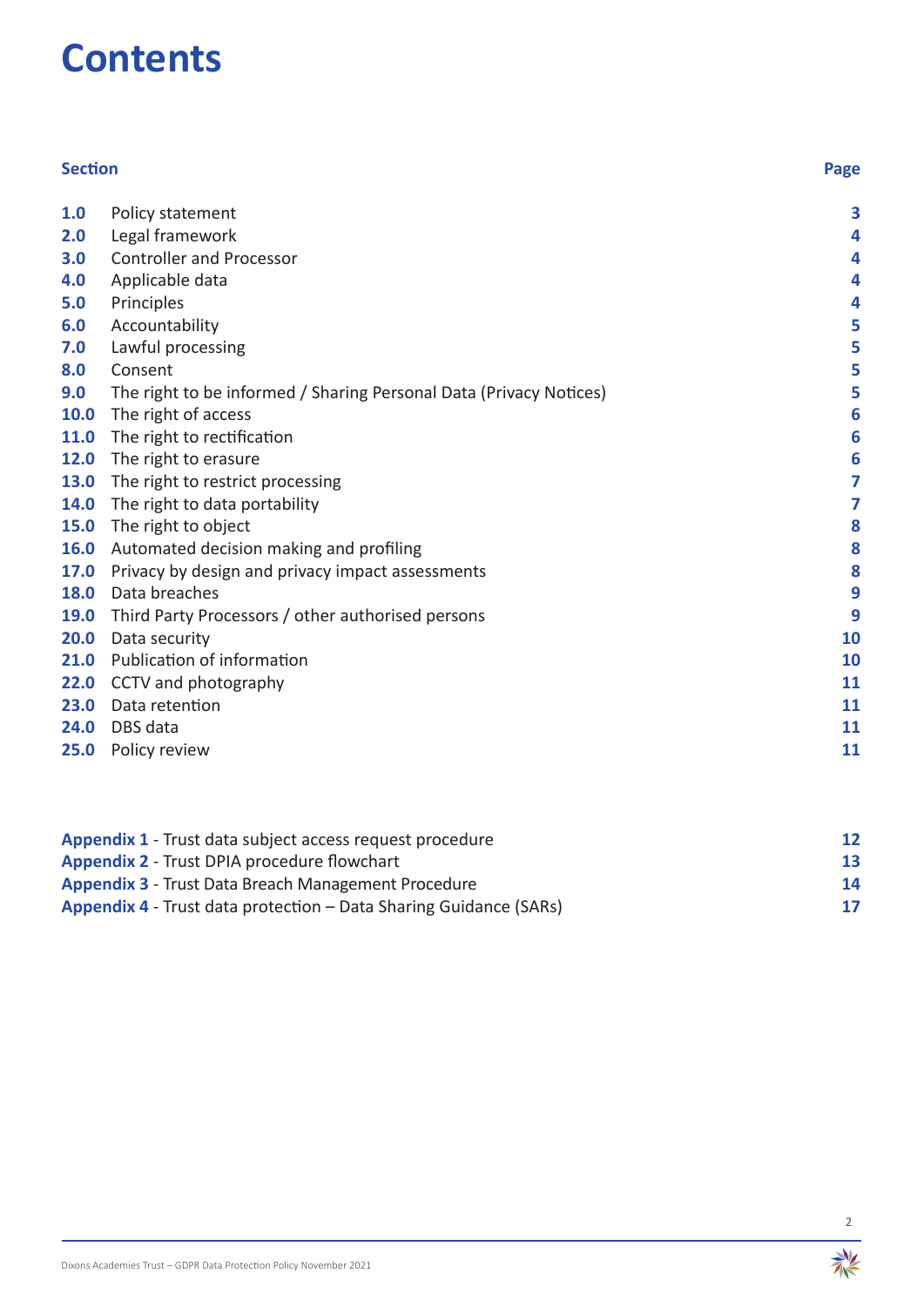## **1.0 Policy statement**

Dixons Academies Trust (DAT) is required to keep and process certain information about its staff members and pupils in accordance with its legal obligations under the EU's General Data Protection Regulation (GDPR).

DAT may, from time to time, be required to share personal information about its staff or pupils with other organisations, mainly the Local Authority, other academies and educational bodies, and potentially children's services.

This policy is in place to ensure that all staff and governors are aware of their responsibilities and outlines how DAT complies with the following core principles of the GDPR. All employees and volunteers of the DAT must be made aware of the Trust policy and procedures and must provide written acknowledge of their understanding of their individual responsibilities in relation to the GDPR.

All data held by DAT and its academies are the responsibility of the Trust.

Organisational methods for keeping data secure are imperative, and DAT believes that it is good practice to keep clear practical policies, backed up by written procedures.

**This policy complies with the requirements set out in the GDPR, which came into effect on 25 May 2018. The government have confirmed that the UK's decision to leave the EU will not affect the commencement of the GDPR.**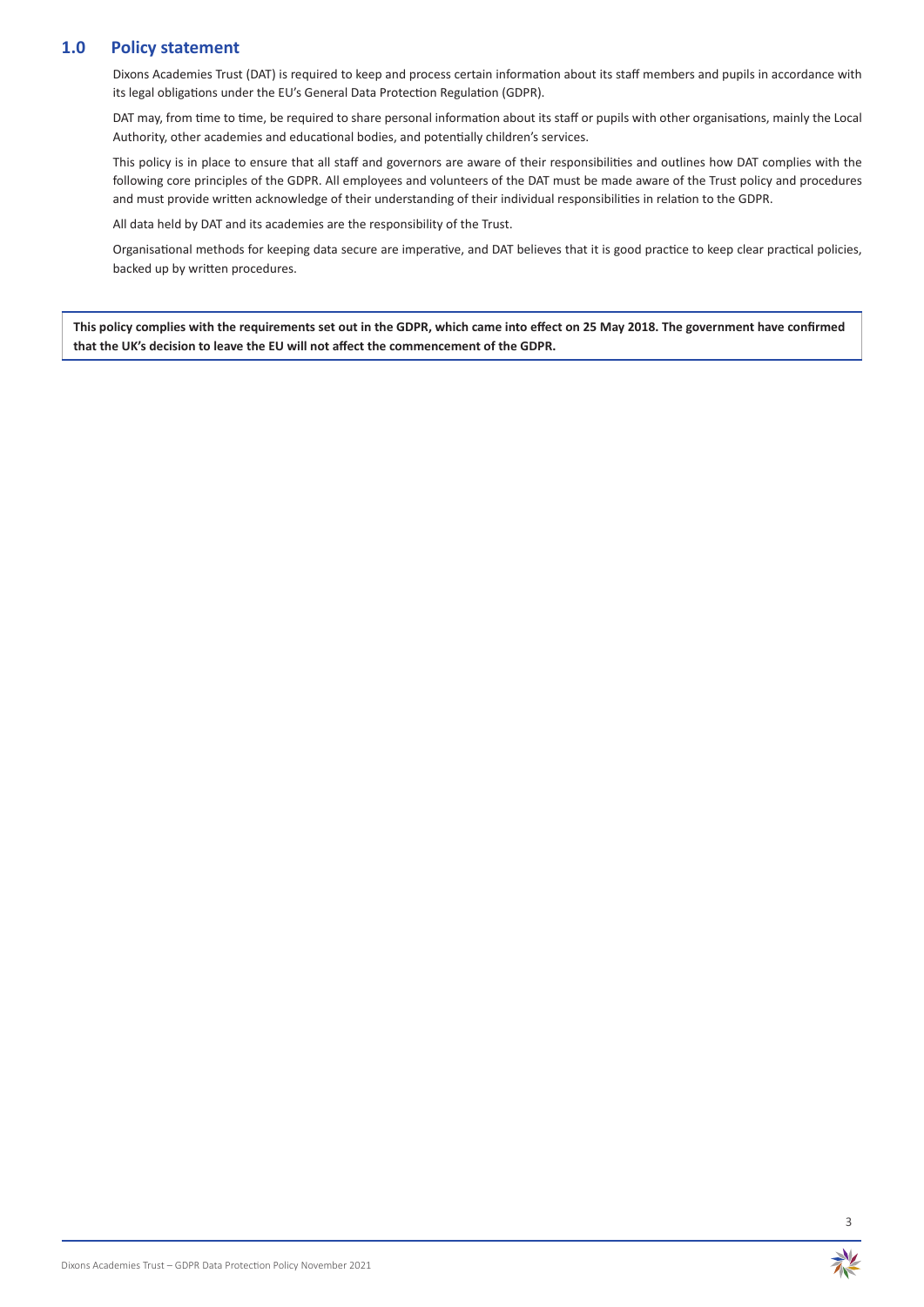## **2.0 Legal framework**

- 2.1 This policy has due regard to legislation, including but not limited to the following:
	- the General Data Protection Regulation
	- the Freedom of Information Act 2000
	- the Education (Pupil Information) (England) Regulations 2005 (as amended in 2016)
	- the Freedom of Information and Data Protection (Appropriate Limit and Fees) Regulations 2004
	- School Standards and Framework Act 1998
	- Trust Protection of Biometric Information policy
	- Trust Online Safety Policy and Acceptable Use of Information Technology
	- Trust Records Management Policy
	- Trust Data Protection Impact Assessments (DPIA) Procedure
	- Trust Data Breach Management Procedure
	- Trust Data Subject Access Request Procedure
	- Trust Data Classification, Handling and Disposal policy
	- Data Governance Policy
	- Trust Business Continuity Policy (and school local policies)
- 2.2 This policy also has regard to the following guidance:
	- ICO (2018) 'Guide to the General Data Protection Regulation (GDPR)'
- 2.3 This policy will be implemented in conjunction with the following other Trust policies:
	- E-Security Policy
	- Freedom of Information Policy
	- Surveillance and CCTV policy

#### **3.0 Controller and Processor**

- 3.1 DAT and Trust schools are both a **"Controller"** and **"Processor"** of personal data. DAT is registered as a "Controller" with the Information Commissioner's Office.
	- A **"Controller"** determines the purpose and means of processing personal data.
	- A data **"Processor"** processes personal data on behalf of the data controller.

## **4.0 Applicable data**

- 4.1 For the purpose of this policy, **personal data** refersto information that relatesto an identifiable, living individual e.g. Employee, Candidate, Student, Parent/ Carer, Volunteer, Contractor, Freelancer, Board Member, and LGB Member. The GDPR appliesto both automated personal data and to manual filing systems, where personal data is accessible according to specific criteria:-
	- **• Personal data** includes information such as name, address, DOB, NI Number; email address (personal and business), chronologically ordered data and pseudonymised data e.g. UPN numbers, Admission Numbers, Employee Numbers, key-coded data and online identifiers, e.g. IP addresses.
	- **• Sensitive personal data** is referred to in the GDPR as **'special categories of personal data',** which are broadly the same as those in the Data Protection Act (DPA) 1998. These specifically include the processing of racial or ethnic origin, political opinions, religious or philosophical beliefs, Trade Union membership, genetic data, biometric data, health, sex life and sexual orientation. In schools this could also be staff sickness absence, diversity monitoring, photos etc. **There are strict rules surrounding the processing of special categories of personal data.**

## **5.0 Principles**

- 5.1 In accordance with the requirements outlined in the GDPR, personal data will be:
	- processed lawfully, fairly, and in a transparent manner in relation to individuals
	- collected forspecified, explicit, and legitimate purposes and not further processed in a mannerthat isincompatible with those purposes;
	- further processing for archiving purposes in the public interest, scientific or historical research purposes, or statistical purposes shall not
	- be considered to be incompatible with the initial purposes

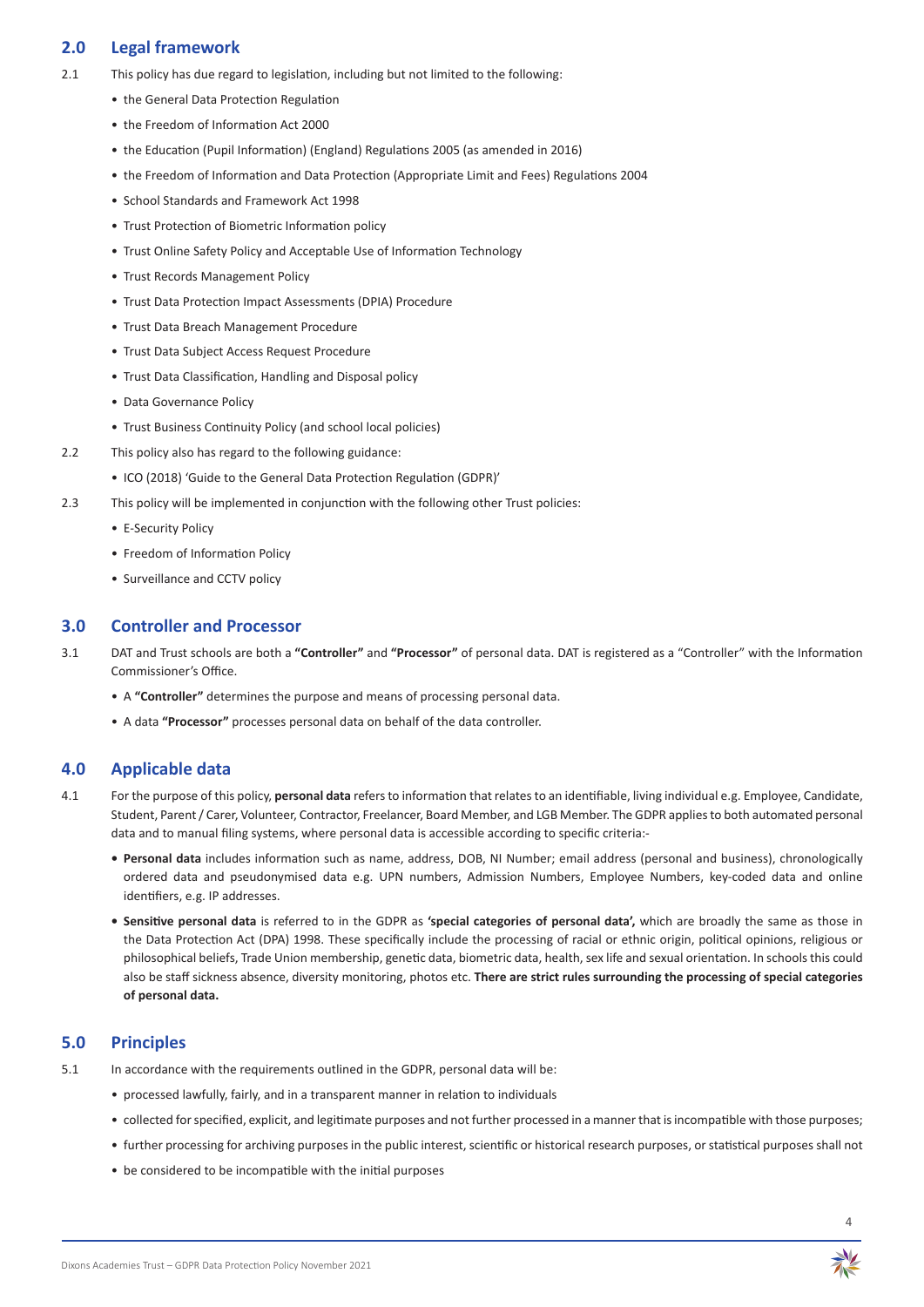- adequate, relevant, and limited to what is necessary in relation to the purposes for which they are processed
- accurate and, when necessary, kept up to date; every reasonable step must be taken to ensure that personal data that are inaccurate,
- having regard to the purposes for which they are processed, are erased or rectified without delay
- kept in a form that permits identification of data subjects for no longer than is necessary for the purposes for which the personal
- data are processed; personal data may be stored for longer periods, insofar as the personal data will be processed solely for archiving
- purposes in the public interest, scientific or historical research purposes, or statistical purposes, subject to implementation of the
- appropriate technical and organisational measures required by the GDPR in order to safeguard the rights and freedoms of individuals
- processed in a manner that ensures appropriate security of the personal data, including protection against unauthorised or unlawful
- processing and against accidental loss, destruction, or damage, using appropriate technical or organisational measures
- 5.2 The GDPR also requires that "the controller shall be responsible for, and able to demonstrate, compliance with the principles".

#### **6.0 Accountability**

- 6.1 As a publicly funded organisation, we have to appoint a **Data Protection Officer (DPO).** This is **GDPR Sentry** who are an external provider and duties will include:
	- Informing and advising the Trust and employees about their obligations to comply with the GDPR and other data protection laws.
	- Monitor the Trust and Trust school's compliance with the GDPR and other laws, including managing internal data protection activities, advising on data protection impact assessments, conducting internal audits, and ensuring the Trust and Trust employees receive appropriate training and data protection awareness communications.
- 6.2 The Data Protection Officer will report to the Trust Data Protection Lead who will feedback to the highest level of operational management at the Trust, which is the Executive Board.
- 6.3 The DPO will operate independently and will not be dismissed or penalised for performing his or her task.
- 6.4 Sufficient resources will be provided to the DPO to enable that person to meet the requisite GDPR obligations.

#### **7.0 Lawful processing**

- 7.1 Under the GDPR, data will be lawfully processed under the following conditions:
	- **• Legal Obligation** The performance of a task for statutory / legal reasons.
	- **• Public Interest**  The performance of a task carried out in the public interest or in the exercise of official authority vested in the controller.
	- **• Contractual Obligation** For the performance of a contract with the data subject or to take steps to enter into a contract e.g. Staff Contracts.
	- **• Vital Interest** Protecting the vital interests of a data subject or another person e.g. emergency medical situation.
	- **• Legitimate Interest** For the purposes of legitimate interests pursued by the controller or a third party, except where such interests are overridden by the interests, rights or freedoms of the data subject. (This condition is not available to processing undertaken by the school in the performance of its tasks.)
	- **• Consent** Where processing cannot be categorised under the above conditions, the consent of the data subject must be held or obtained e.g. sharing photographs, news stories and individual examination results.

#### **8.0 Consent**

- 8.1 Consent must be a positive indication. It cannot be inferred from silence, inactivity, or pre-ticked boxes.
- 8.2 Consent will be accepted only when it is freely given, specific, informed, and an unambiguous indication of the individual's wishes.
- 8.3 When consent is given, a record will be kept documenting how and when consent was given.
- 8.4 DAT ensures that consent mechanisms meet the standards of the GDPR. When the standard of consent cannot be met, an alternative legal basis for processing the data must be found, or the processing must cease.
- 8.5 Consent accepted under the DPA will be reviewed to ensure it meets the standards of the GDPR; however, acceptable consent obtained under the DPA will not be re-obtained.
- 8.6 Consent can be withdrawn by the individual at any time.
- 8.7 When a child is under the age of 16 [or younger if the law provides it (up to the age of 13)], the consent of parents will be sought prior to the processing of their data, except when the processing is related to preventative or counselling services offered directly to a child.

## **9.0 The right to be informed / Sharing Personal Data (Privacy Notices)**

9.1 The privacy notice supplied to individuals in regards to the processing of their personal data will be written in clear, plain language that is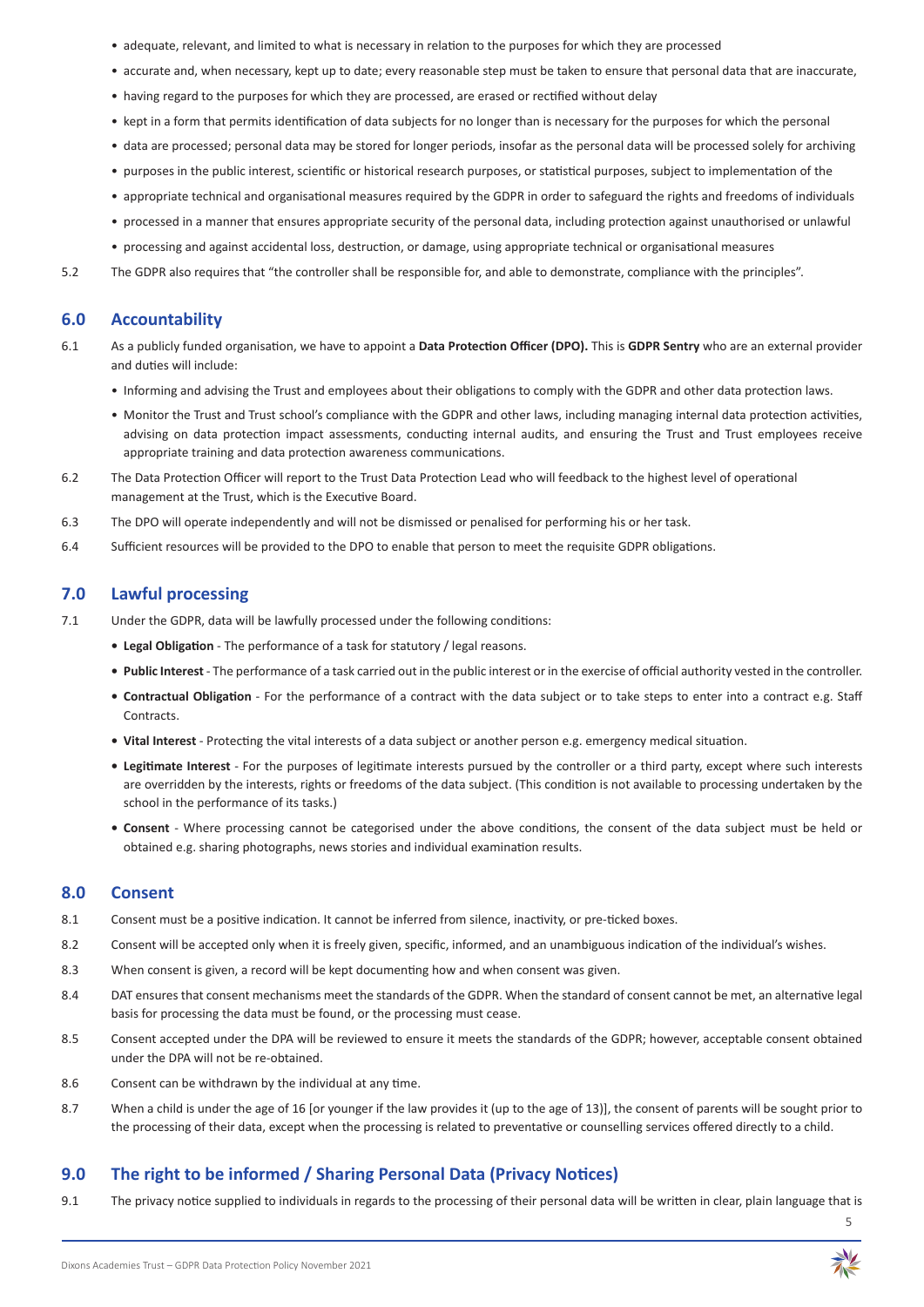concise, transparent, easily accessible, and free of charge.

- 9.2 If services are offered directly to a child, DAT will ensure that the privacy notice is written in a clear, plain manner that the child will understand.
- 9.3 In relation to data obtained both directly from the data subject and not obtained directly from the data subject, the following information will be supplied within the privacy notice:
	- the identity and contact details of the controller (and when applicable, the controller's representative) and the DPO
	- the purpose of, and the legal basis for, processing the data
	- the legitimate interests of the controller or third party
	- any recipient or categories of recipients of the personal data
	- details of transfers to third countries and the safeguards in place
	- the retention period of criteria used to determine the retention period
	- the existence of the data subject's rights, including the right to:
		- withdraw consent at any time
		- lodge a complaint with a supervisory authority
	- the existence of automated decision making, including profiling, how decisions are made, the significance of the process, and the consequences
- 9.4 When data are obtained directly from the data subject, information regarding whether the provision of personal data is part of a statutory or contractual requirement, as well as any possible consequences of failing to provide the personal data, will be provided.
- 9.5 When data are not obtained directly from the data subject, information regarding the categories of personal data that DAT holds, the source that the personal data originates from, and whether it came from publicly accessible sources, will be provided.
- 9.6 For data obtained directly from the data subject, this information will be supplied at the time the data are obtained.
- 9.7 In relation to data that are not obtained directly from the data subject, this information will be supplied:
	- within one month of having obtained the data
	- if disclosure to another recipient is envisaged, at the latest, before the data are disclosed
	- if the data are used to communicate with the individual, at the latest, when the first communication takes place

## **10.0 The right of access**

- 10.1 We shall seek to comply with the rights exercised by data subjects as set out in this section as soon as possible and within legal time limits. However, there may be instances where due to circumstances outside of the Trust's control this may not be possible e.g. where the School or Trust has been closed or is only partially operable. In such circumstances data subjects will be notified and provided with details about the reason for the delay and when a response can reasonably be expected.
- 10.2 Individuals have the right to obtain confirmation that their data is being processed and the right to submit a data subject access request (DSAR) to gain access to their personal data in order to verify the lawfulness of the processing or obtain copies of their records for other purposes.
- 10.3 Trust staff should follow the **Trust Data Subject Access Request Procedure.** See Flowchart at **Appendix 1.**
- 10.4 The Trust website Data Protection and GDPR Page has guidance for individuals wishing to make a data subject access request.

## **11.0 The right to rectification**

- 11.1 Individuals are entitled to have any inaccurate or incomplete personal data rectified.
- 11.2 When the personal data in question have been disclosed to third parties, DAT will inform the individual of the rectification where possible.
- 11.3 When appropriate, DAT will inform the individual about the third parties that the data have been disclosed to.
- 11.4 Requests for rectification will be responded to within one month; this will be extended by two months when the request for rectification is complex.
- 11.5 When no action is being taken in response to a request for rectification, DAT will explain the reason for thisto the individual and will inform the individual of his or her right to complain to the supervisory authority and to a judicial remedy.

## **12.0 The right to erasure**

- 12.1 Individuals hold the right to request the deletion or removal of personal data when there is no compelling reason for its continued processing.
- 12.2 Individuals have the right to erasure in the following circumstances:

6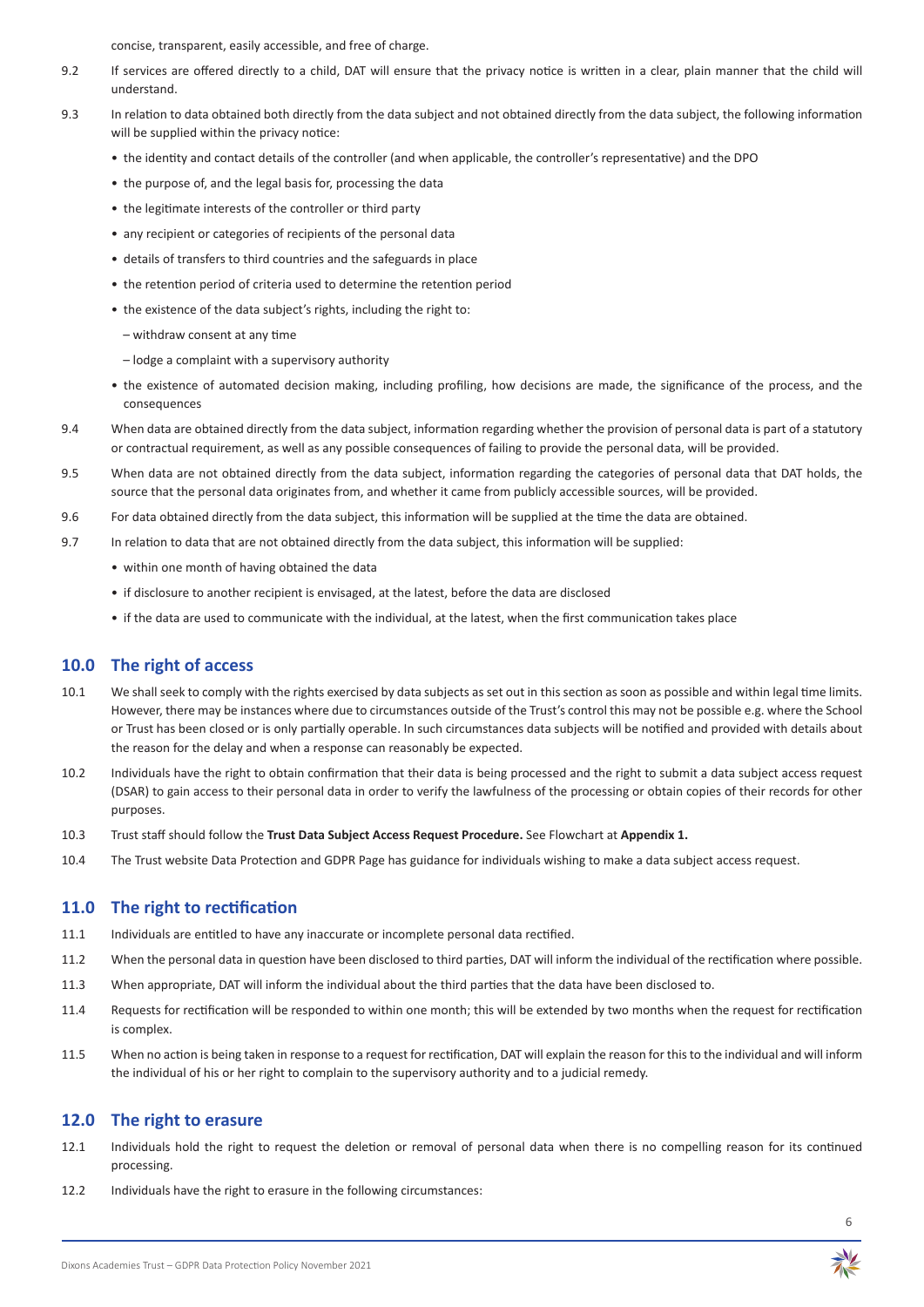- when the personal data are no longer necessary in relation to the purpose for which they were originally collected / processed
- when the individual withdraws his or her consent
- when the individual objects to the processing and there is no overriding legitimate interest for continuing the processing
- when the personal data were unlawfully processed
- when the personal data are required to be erased in order to comply with a legal obligation
- when the personal data are processed in relation to the offer of information society services to a child
- 12.3 DAT has the right to refuse a request for erasure when personal data are being processed for the following reasons:
	- to exercise the right of freedom of expression and information
	- to comply with a legal obligation for the performance of a public interest task or exercise of official authority
	- for public health purposes in the public interest
	- for archiving purposes in the public interest, scientific research, historical research, or statistical purposes
	- the exercise or defence of legal claims
- 12.4 As a child may not fully understand the risks involved in the processing of data when consent is obtained, special attention will be given to existing situations in which a child has given consent to processing and the individual later requests erasure of the data, regardless of age at the time of the request.
- 12.5 When personal data have been disclosed to third parties, the individual will be informed about the erasure of the personal data, unless it is impossible or involves disproportionate effort to do so.
- 12.6 When personal data have been made public within an online environment, DAT will inform other organisations that process the personal data to erase links to and copies of the personal data in question.

### **13.0 The right to restrict processing**

- 13.1 Individuals have the right to block or suppress DAT's processing of personal data.
- 13.2 In the event that processing is restricted, DAT will store the personal data, but not further process it, guaranteeing that just enough information about the individual has been retained to ensure that the restriction is respected in future.
- 13.3 DAT will restrict the processing of personal data in the following circumstances:
	- when an individual contests the accuracy of the personal data, processing will be restricted until DAT has verified the accuracy of the data
	- when an individual has objected to the processing and DAT is considering whether itslegitimate grounds override those of the individual
	- when processing is unlawful and the individual opposes erasure and requests restriction instead
	- when DAT no longer needs the personal data but the individual requires the data to establish, exercise, or defend a legal claim
- 13.4 If the personal data in question have been disclosed to third parties, DAT will inform the individual about the restriction on the processing of the personal data, unless it is impossible or involves disproportionate effort to do so.
- 13.5 DAT will inform individuals when a restriction on processing has been lifted.

#### **14.0 The right to data portability**

- 14.1 Individuals have the right to obtain and reuse their personal data for their own purposes across different services.
- 14.2 Personal data can be easily moved, copied, or transferred from one IT environment to another in a safe and secure manner, without hindrance to usability.
- 14.3 The right to data portability applies only in the following cases:
	- to personal data that an individual has provided to a controller
	- when the processing is based on the individual's consent or for the performance of a contract
	- when processing is carried out by automated means
- 14.4 Personal data will be provided in a structured, commonly used, and machine-readable form.
- 14.5 DAT will provide the information free of charge.
- 14.6 When feasible, data will be transmitted directly to another organisation at the request of the individual.
- 14.7 DAT is not required to adopt or maintain processing systems that are technically compatible with other organisations.
- 14.8 In the event that the personal data concern more than one individual, DAT will consider whether providing the information would prejudice the rights of any other individual.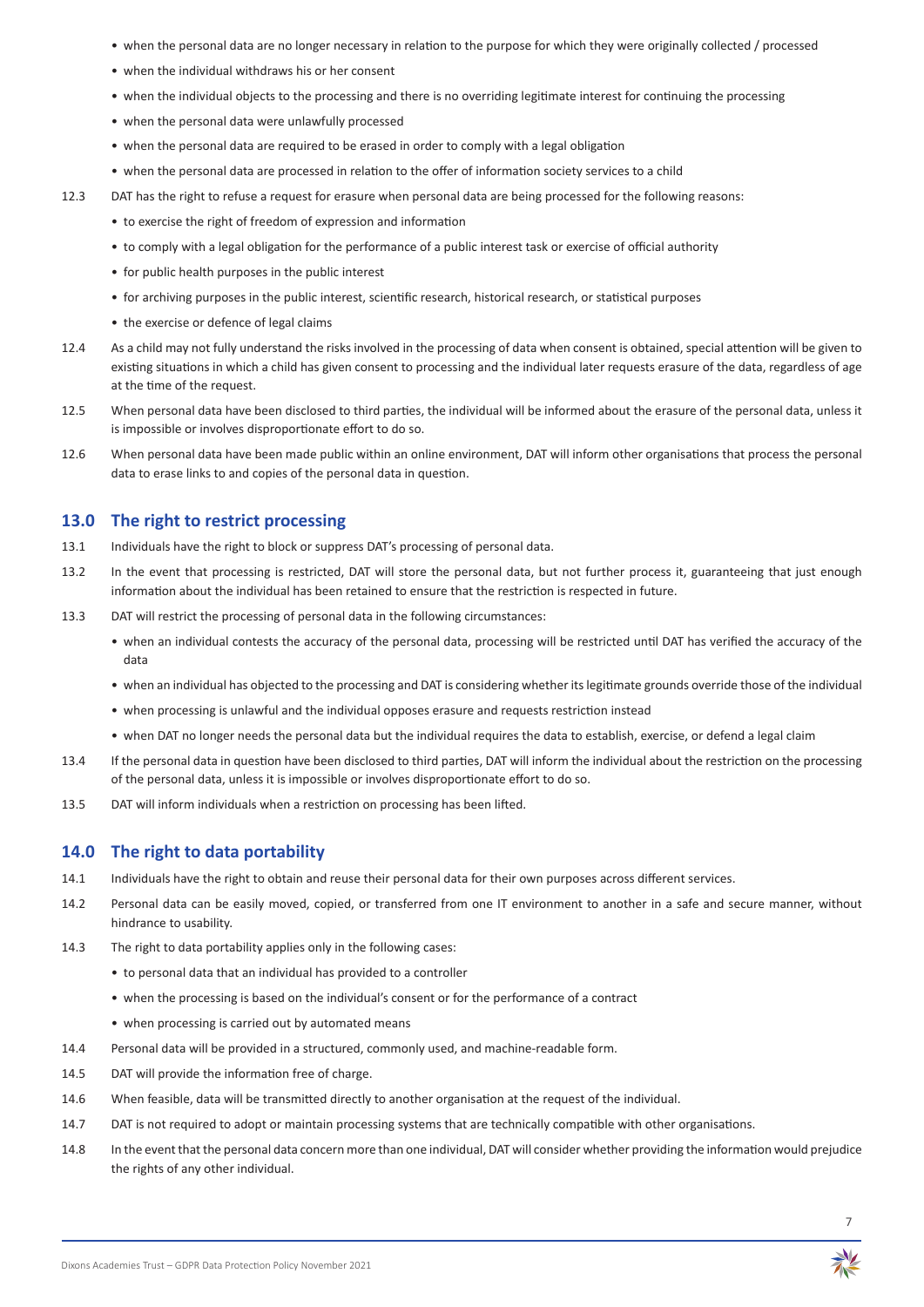- 14.9 DAT will respond to any requests for portability within one month.
- 14.10 When the request is complex, or a number of requests have been received, the time frame can be extended by two months, ensuring that the individual is informed of the extension and the reasoning behind it within one month of the receipt of the request.
- 14.11 When no action is being taken in response to a request, DAT will, without delay and at the latest within one month, explain to the individual the reason for this and will inform the individual of his or her right to complain to the supervisory authority and to a judicial remedy.

## **15.0 The right to object**

- 15.1 DAT will inform individuals of their right to object at the first point of communication, and this information will be outlined in the privacy notice and explicitly brought to the attention of the data subject, ensuring that it is presented clearly and separately from any other information.
- 15.2 Individuals have the right to object to the following types of data processing:
	- processing based on legitimate interests or the performance of a task in the public interest
	- direct marketing
	- processing for purposes of scientific or historical research and statistics
- 15.3 When personal data are processed for the performance of a legal task or legitimate interests:
	- an individual's grounds for objecting must relate to his or her particular situation
	- DAT will stop processing the individual's personal data unless the processing is for the establishment, exercise, or defence of legal claims, or when DAT can demonstrate compelling legitimate grounds for the processing, which override the interests, rights, and freedoms of the individual
- 15.4 When personal data are processed for direct marketing purposes:
	- DAT will stop processing personal data for direct marketing purposes as soon as an objection is received
	- DAT cannot refuse an individual's objection regarding data that are being processed for direct marketing purposes
- 15.5 When personal data are processed for direct marketing purposes:
	- the individual must have grounds relating to that person's particular situation in order to exercise his or her right to object
	- when the processing of personal data is necessary for the performance of a public interest task, DAT is not required to comply with an objection to the processing of the data
- 15.6 When the processing activity is outlined above but is carried out online, DAT will offer a method for individuals to object online.

## **16.0 Automated decision making and profiling**

- 16.1 Individuals have the right not to be subject to a decision when:
	- it is based on automated processing, e.g., profiling
	- it produces a legal effect or similarly significant effect on the individual
- 16.2 DAT will take steps to ensure that individuals are able to obtain human intervention, express their point of view, and obtain an explanation of the decision and challenge it.
- 16.3 When automatically processing personal data for profiling purposes, DAT will ensure that the appropriate safeguards are in place, including:
	- ensuring processing is fair and transparent by providing meaningful information about the logic involved, as well as the significance and the predicted impact
	- using mathematical or statistical procedures
	- implementing appropriate technical and organisational measures to enable inaccuracies to be corrected and to minimise the risk of errors
	- securing personal data in a way that is proportionate to the risk to the interests and rights of the individual and prevents discriminatory effects
- 16.4 Automated decisions must not concern a child or be based on the processing of sensitive data, unless:
	- DAT has the explicit consent of the individual
	- the processing is necessary for reasons of substantial public interest on the basis of Union / Member State Law

## **17.0 Privacy by design and privacy impact assessments**

17.1 DAT will act in accordance with the GDPR by adopting a privacy-by-design approach and implementing technical and organisational

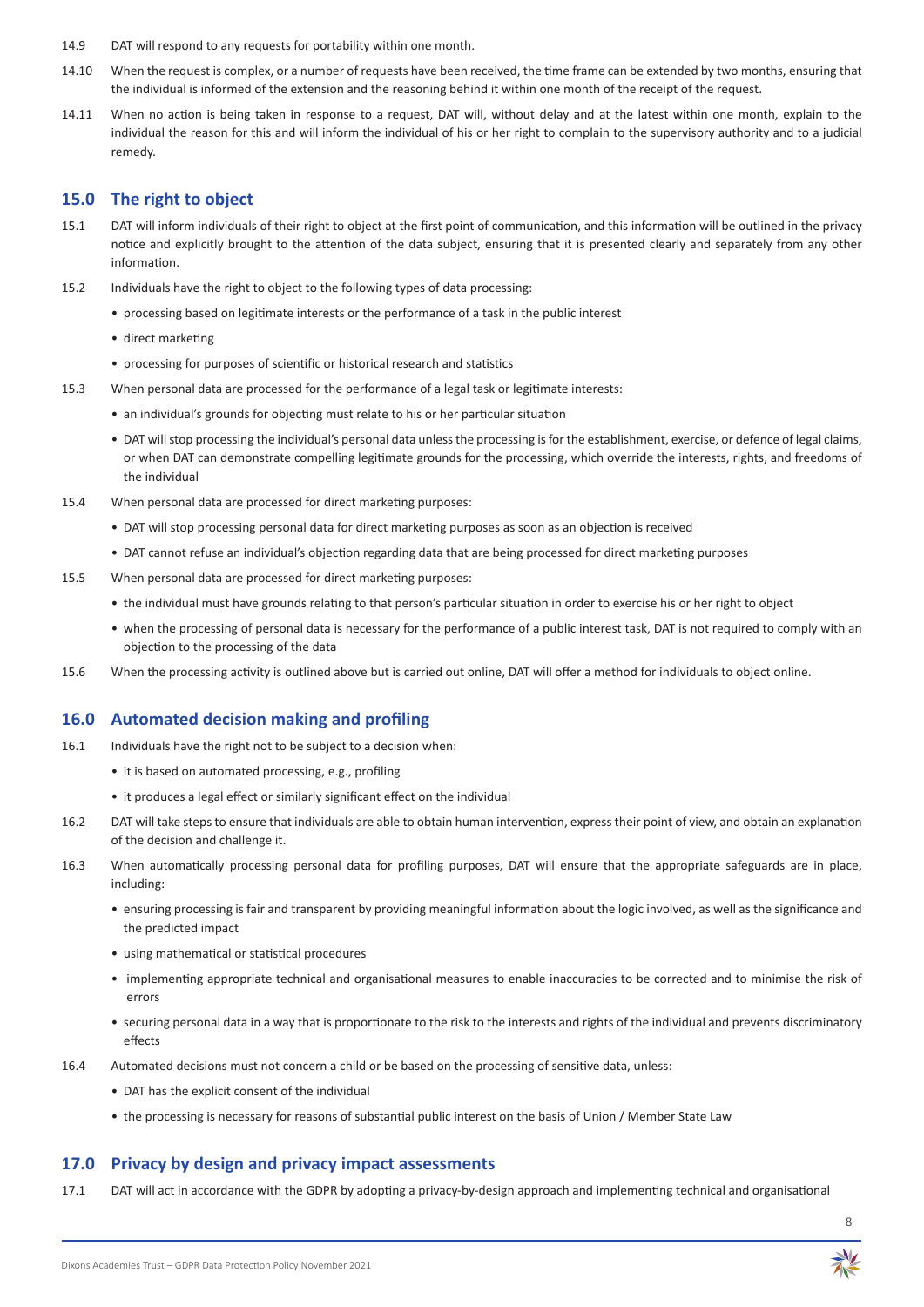measures that demonstrate how DAT has considered and integrated data protection into processing activities.

- 17.2 Data protection impact assessments (DPIAs) will be used to identify the most effective method of complying with DAT's data protection obligations and meeting individuals' expectations of privacy.
- 17.3 DPIAs will allow DAT to identify and resolve problems at an early stage, thus reducing associated costs and preventing damage from being caused to DAT's reputation, which might otherwise occur.
- 17.4 A DPIA will be carried out when using new technologies or when the processing is likely to result in a high risk to the rights and freedoms of individuals.
- 17.5 A DPIA will be used for more than one project, when necessary.
- 17.6 High-risk processing includes but is not limited to the following:
	- systematic and extensive processing activities, such as profiling
	- large-scale processing of special categories of data or personal data, which is in relation to criminal convictions or offences
- 17.7 DAT will ensure that all DPIAs include the following information:
	- a description of the processing operations and the purposes
	- an assessment of the necessity and proportionality of the processing in relation to the purpose
	- an outline of the risks to individuals
	- the measures implemented in order to address risk
- 17.8 When a DPIA indicates high-risk data processing, DAT will consult the ICO to seek its opinion as to whether the processing operation complies with the GDPR.
- 17.9 Trust employees should follow the Trust Data Protection Impact Assessment (DPIA) Procedure **see flowchart Appendix 2.**

## **18.0 Data breaches**

- 18.1 Trust employees should follow the **Trust Data Breach Management Procedure** see flowchart at Appendix 3.
- 18.2 The term 'personal data breach' refers to a breach of security which has led to the destruction, loss, alteration, unauthorised disclosure of, or access to, personal data.
- 18.3 Please refer to the Trust Breach Management Procedure for further information.
- 18.4 Failure to report a breach when required to do so may result in a fine, as well as a fine of up to €20 million, or 4% of an organisations global turnover for the breach itself.

## **19.0 Third Party Processors / other authorised persons**

- 19.1 The Trust requires all third party processors who have access to or process personal data on behalf of the Trust, to provide written confirmation that they will comply with the requirements of the GDPR and maintain adequate physical and IT security controls to protect our data.
- 19.2 **We will request contractors, suppliers, and system providers who may process our personal data to written assurance provide contract terms to confirm that:-** 
	- Any personal data you receive from us in the course of your performance of the relevant contract or service level agreement will only be processed in accordance with our documented instructions.
	- No personal data will be transferred to any country outside the EEA or any international organisation without obtaining our prior written consent.
	- Any of your employees, sub-contractors or other personnel who may be involved in the processing of the personal data are bound by written contractual obligations to keep the personal data confidential.
	- No third party will be engaged to carry out any processing activities in respect of the personal data without our prior written consent, and if consent is given, the third party will be subject to a written contract containing the same data protection obligations as set out between you and us in the contract or service level agreement, and the provisions of this letter.
	- Appropriate organisational and technical security measures are in place to protect any personal data, which may be processed or handled under the contract or service level agreement, and to assist us in complying with our obligations to deal with requests from data subjects to exercise their rights under the GDPR.
	- Appropriate systems to investigate and report data breaches are in place and that all breaches will be notified to DAT Trust immediately and the ICO within 72 hours (where relevant).
	- You will assist us in complying with our obligations in relation to security of processing, dealing with data breaches and carrying out privacy impact assessments.

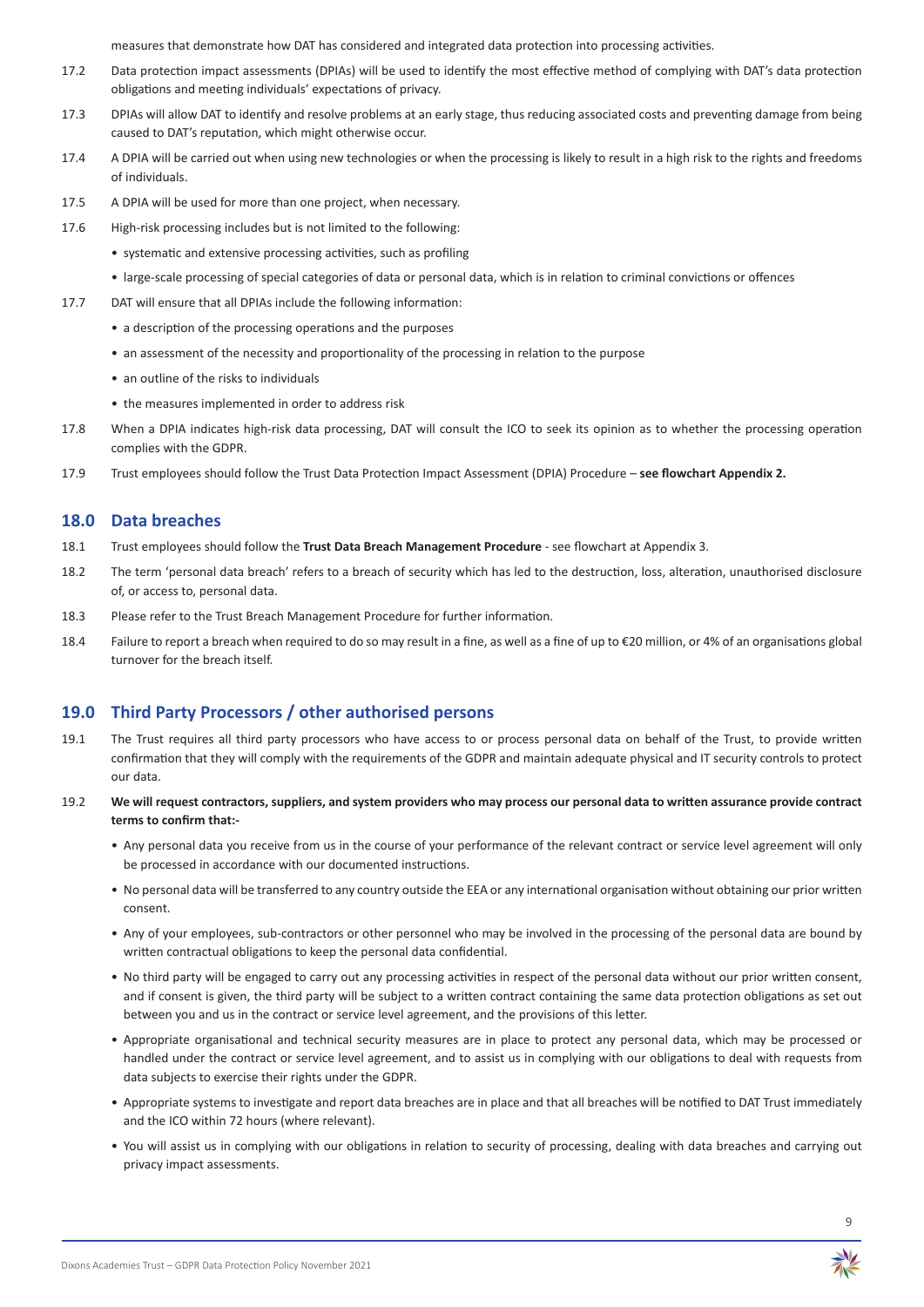- When the services under the contract or service level agreement end, you will (at our option) delete or return all personal data and copies of the same.
- You will make information demonstrating compliance with the above obligations available to us on request and will allow for and contribute to any audits or inspections that we may conduct. We will seek written confirmation from other authorised persons e.g. Candidates, Students, Volunteers, Contractors, Freelancers, Board Members, LGB Members that they will comply with Trust and Trust school policies and procedures and that we expect appropriate physical and IT data security controls to be exercised if given access to personal data and systems.
- 19.3 Digital data are coded, encrypted, or password-protected, both on a local hard drive and on a network drive that is regularly backed up off-site.

## **20.0 Data security**

- 20.1 Confidential paper records will be kept in a locked filing cabinet, drawer, or safe, with restricted access.
- 20.2 Confidential paper records will not be left unattended or in clear view anywhere with general access.
- 20.3 Digital data are coded, encrypted, or password-protected, both on a local hard drive and on a network drive that is regularly backed up off-site.
- 20.4 When data are saved on removable storage or a portable device, the device will be kept in a locked filing cabinet, drawer, or safe when not in use.
- 20.5 Memory sticks are not to be used as a storage device for any personal data that DAT is accountable for. The use of memory sticks is for read only use.
- 20.6 All electronic devices are password-protected to protect the information on the device in case of theft.
- 20.7 When possible, DAT enables electronic devices to allow the remote blocking or deletion of data in case of theft.
- 20.8 Staff and governors will not use their personal emails for academy purposes. All staff and governors will have a Trust email address that should be used for all academy / Trust work.
- 20.9 All necessary members of staff are provided with their own secure login and password. It is expected that all passwords are kept secure, regularly change them and don't share with others.
- 20.10 Encrypt or password protect personal information on email attachments/devices/memory sticks.
- 20.11 Circular emails to parents are sent blind carbon copy (bcc), so email addresses are not disclosed to other recipients.
- 20.12 When sending confidential information by fax, staff will always check that the recipient is correct before sending.
- 20.13 **Working away from the school premises electronic working.** Any information stored on DAT systems should not be copied outside of the system. This includes saving data on personal devices or personal storage platforms. You must also ensure that when working with personal data away from the school premises, that this is carried out in secure location and remains confidential e.g. keeping devices under lock and key. You must also remain vigilant and ensure that confidential conversations cannot be overheard. The person taking the information / devices from DAT premises accepts full responsibility for the security of data.
- 20.14 Follow Trust Data Sharing Guidance (Appendix 4) and check there is a legal basis or that we hold a signed Privacy Notice or Data Subject Access Request before sharing personal information about staff and students (and others).
- 20.15 Under no circumstances are visitors allowed access to confidential or personal information. Visitors to areas of DAT containing sensitive information are supervised at all times.
- 20.16 Trust schools will ensure that the physical security of the school's buildings and storage systems, and access to them, is reviewed on a regular basis. If an increased risk of vandalism / burglary / theft is identified, extra measures to secure data storage will be put in place.
- 20.17 DAT takes its duties under the GDPR seriously, and any unauthorised disclosure may result in disciplinary action.
- 20.18 The Trust Data Protection Lead and Executive Board are responsible for ensuring continuity and recovery measures are in place to ensure the security of protected data.

## **21.0 Publication of information**

- 21.1 DAT publishes a publication scheme on its website outlining classes of information that will be made routinely available, including:
	- policies and procedures
	- minutes of meetings
	- annual reports
	- financial information
- 21.2 Classes of information specified in the publication scheme are made available quickly and easily on request.
- 21.3 DAT will not publish any personal information, including photos, on its website without the permission of the affected individual.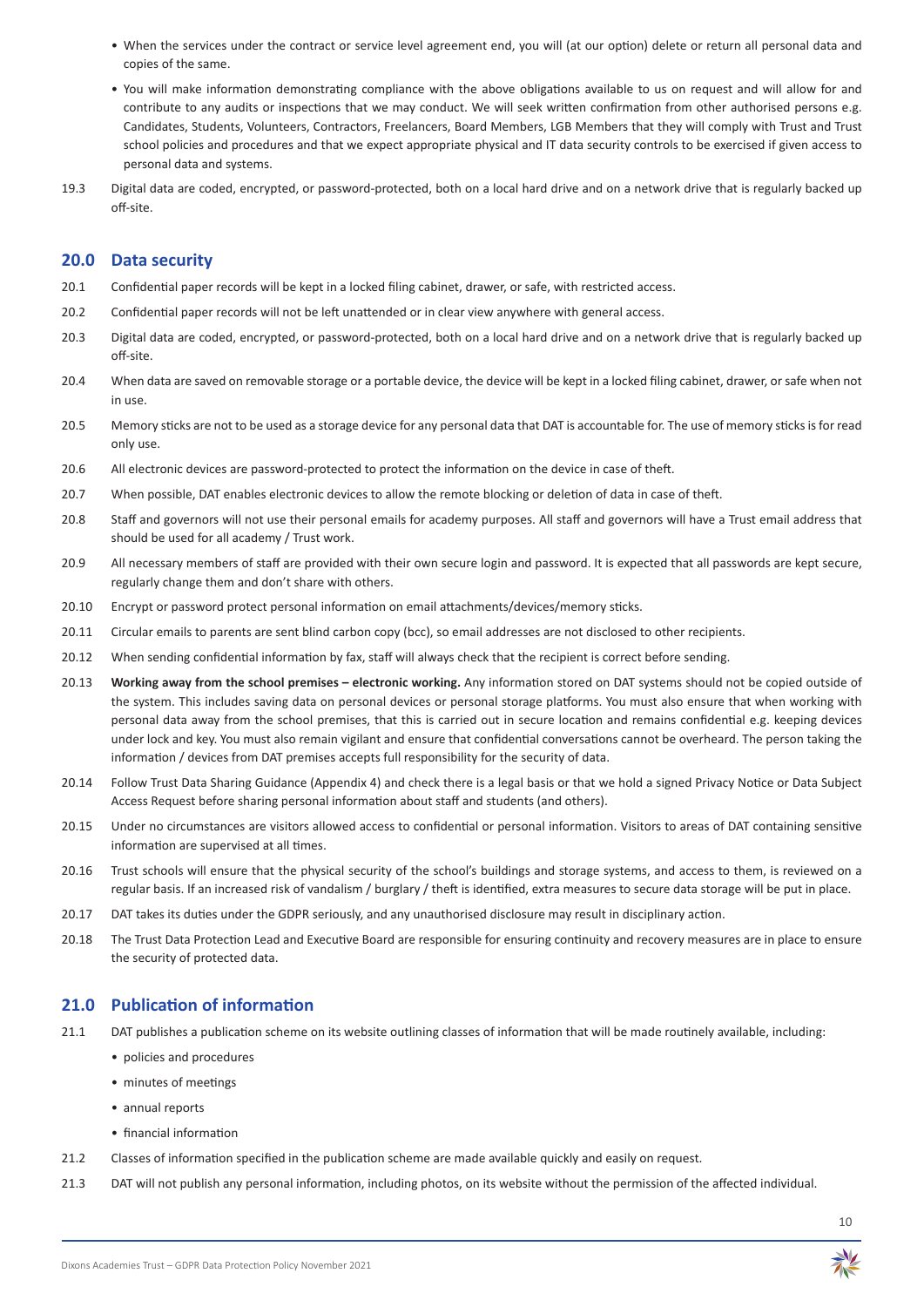21.4 When uploading information to a DAT website, staff are considerate of any metadata or deletions that could be accessed in documents and images on the site.

## **22.0 CCTV and photography**

- 22.1 DAT understands that recording images of identifiable individuals constitutes the processing of personal information, so it is done in line with data protection principles.
- 22.2 DAT notifies all pupils, staff, and visitors of the purpose for collecting CCTV images via notice boards, letters, and email.
- 22.3 Cameras are placed only where they do not intrude on anyone's privacy and are necessary to fulfil their purpose.
- 22.4 All CCTV footage will be kept for 30 days for security purposes; the OPS Manager is responsible for keeping the records secure and allowing access.
- 22.5 DAT will always indicate its intentions for taking photographs of pupils and will secure permission before publishing them.
- 22.6 If DAT wishes to use images / video footage of pupils in a publication, such as a DAT website, prospectus, or recordings of Academy plays, written permission will be sought for the particular usage from the parent of the pupil.
- 22.7 Precautions will be taken, as outlined in the Trust Online Safety Policy and Acceptable Use of Information Technology in relation to the taking and publishing of students, in print, video or on the school website.
- 22.8 Images captured by individuals for recreational / personal purposes, and videos made by parents for family use, are exempt from the GDPR.

#### **Recording of meetings or conversations**

22.9 Under data protection legislation, an audio or video recording of a conversation where any individual can be identified from the recording and / or the conversation is the personal data of that individual. You must have an appropriate lawful basis for recording the conversation and individuals must be aware that they are being recorded. Consent will likely be the most relevant basis for processing. If an individual does not know in advance that his or her conversation is being recorded, and a lawful basis for processing has not been identified, then that individual's rights to 'fair and lawful processing' will have been breached

Further information with regards to live streaming of classrooms for virtual / online learning can be found in the DAT Online Safety Policy and Acceptable Use of Information Technology.

#### **23.0 Data retention**

- 23.1 Data will not be kept for longer than is necessary.
- 23.2 Unrequired data will be deleted as soon as practicable.
- 23.3 Some educational records relating to former pupils or employees of DAT may be kept for an extended period for legal reasons but also to enable the provision of references or academic transcripts.
- 23.4 Paper documents will be shredded or pulped, and electronic memories scrubbed clean or destroyed, once the data should no longer be retained.
- 23.5 Retention periods are outlined in the DAT Records Management policy.

#### **24.0 DBS data**

- 24.1 All data provided by the DBS will be handled in line with data protection legislation; this includes electronic communication.
- 24.2 Data provided by the DBS will never be duplicated.
- 24.3 Any third parties who access DBS information will be made aware of the data protection legislation, as well as their responsibilities as a data handler.

#### **25.0 Policy review**

 This policy is reviewed every two years by the Trust Data Protection Lead The next scheduled review date for this policy is January 2023

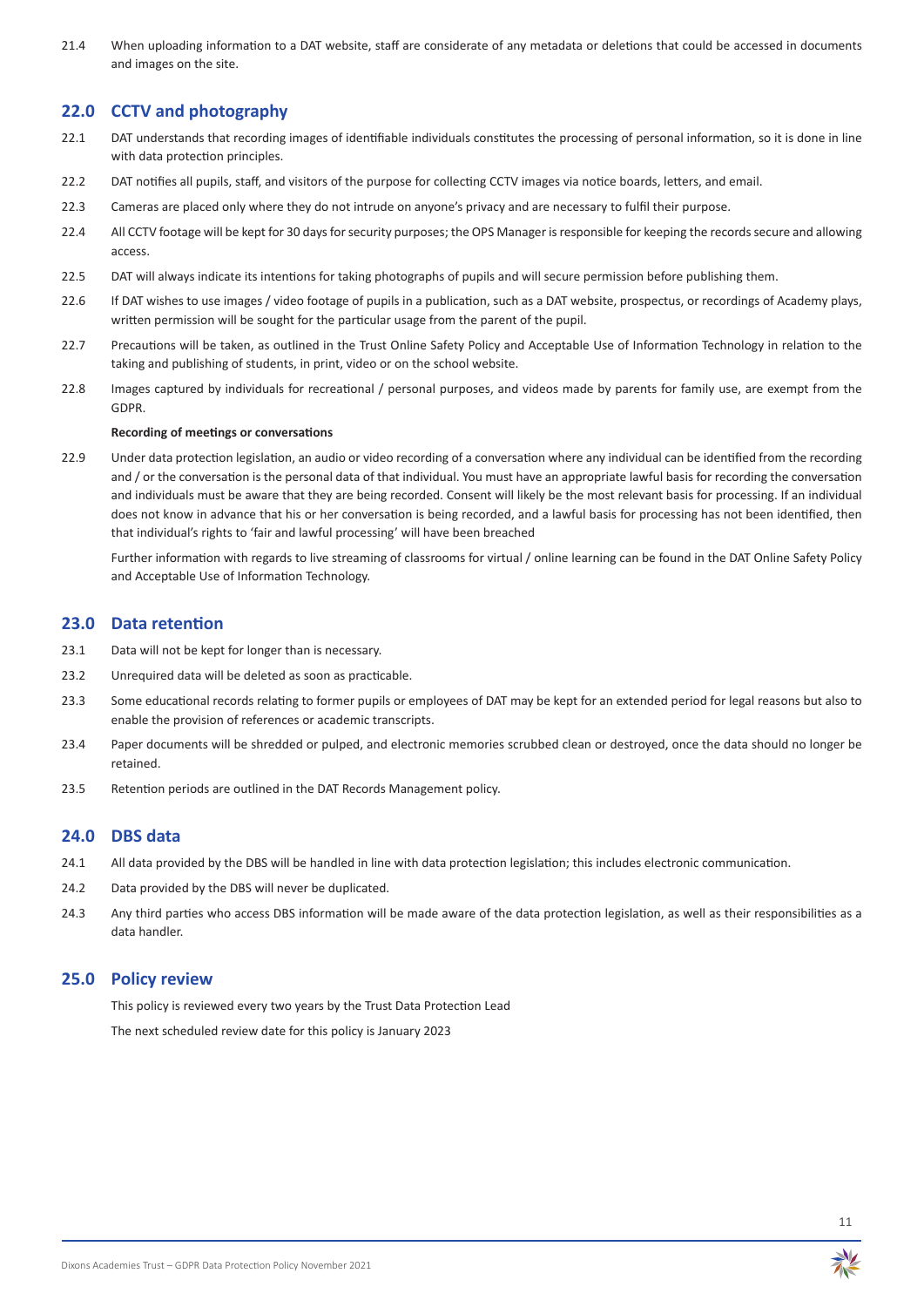## **Appendix 1 - Trust data subject access request procedure**

To be used in conjunction with Trust Privacy Notices and Trust Data Sharing Guidance .

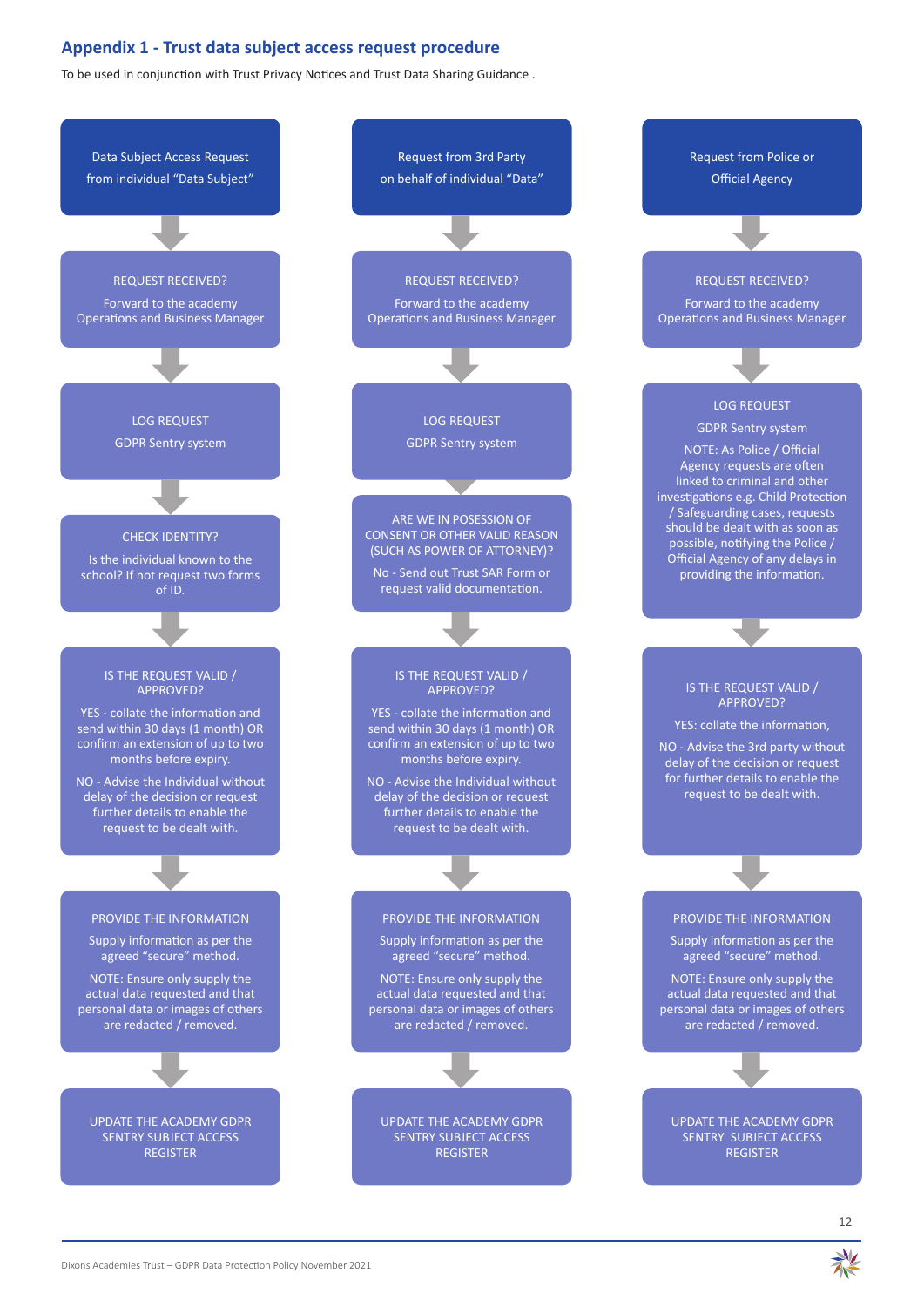#### **STAGE 1 – DATA SYSTEM APPROVED**

Stage 1 requires sign off by Project Lead / Academy GDPR Lead.

Move on to Stage 2



## **STAGE 2 – DATA PROTECTION IMPACT ASSESSMENT**

DPIA to be completed in GDPR Sentry by Project Lead / Academy GDPR Lead. Upload relevant project documents in GDPR Sentry



#### **PERIODIC REVIEW**

**DPIAs should be reviewed periodically by the Trust Data Protection Lead / Project Lead for accuracy and in the event of any changes to the system of processing of data.**

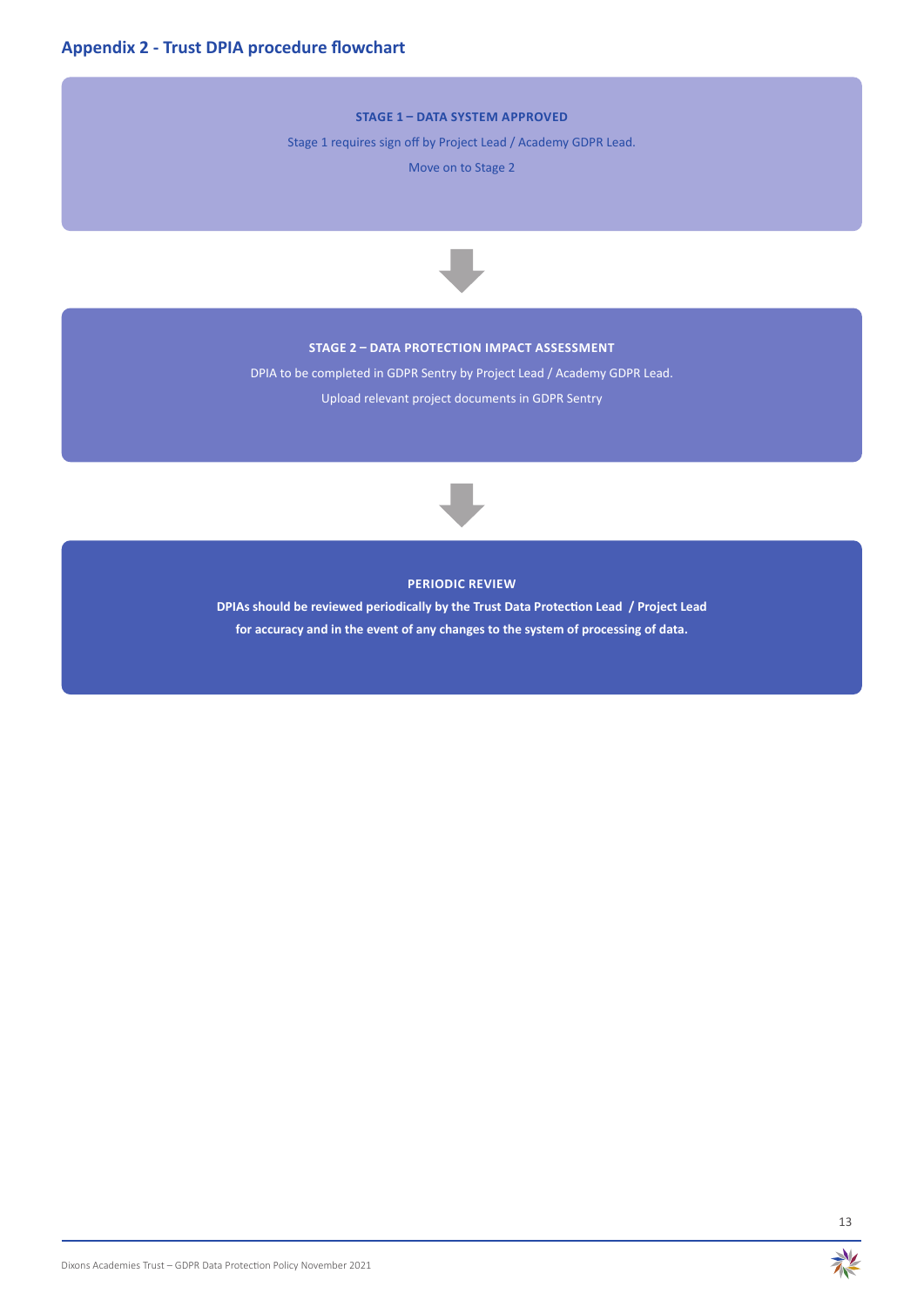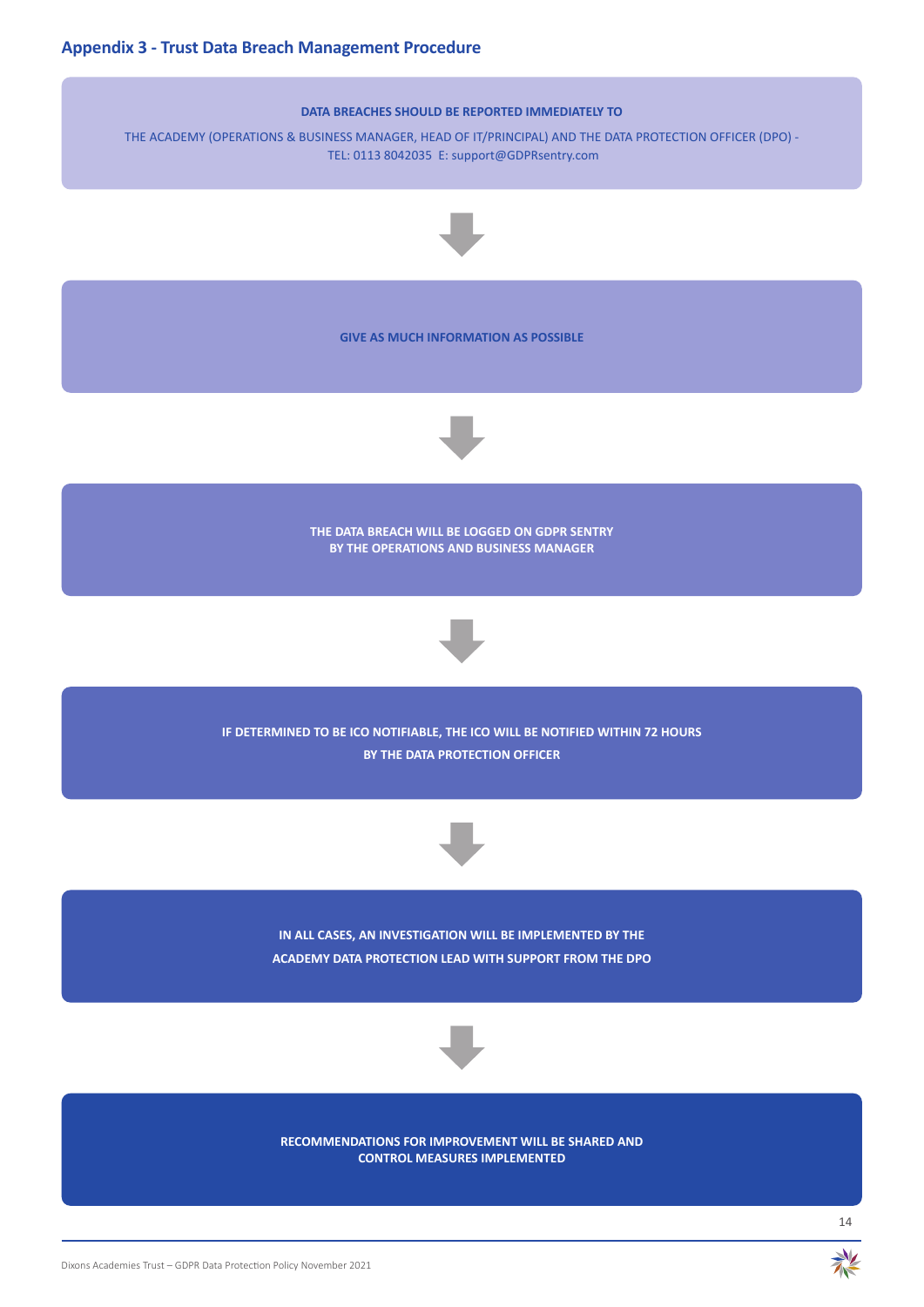#### **Take care when dealing with student and staff data**

Personal data is an individual's name and any other piece of identifying information – see below for examples of personal data handled in schools.

- Address details
- SEN status
- Free School Meals eligibility
- Pupil Premium
- Educational levels and results (Inc. mock / practice exam papers / pieces of work with comments / feedback)
- Child protection details
- Witness / incident details
- Accident records
- Photographs
- Staff payroll / salary information
- Staff performance management details

#### **Top tips to keep data safe**

- Documents containing personal data should be shredded or placed in the confidential waste consoles.
- Do not leave documents printing which contain personal data. If the printer jams, report this immediately and do not leave until the jam has been cleared.
- If something personal is left on the printer, or somewhere public, pass it on to the Operations & Business Manager who will report it to the DPO.
- Take care when using electronic whiteboards in classrooms registers often show FSM, SEN alerts etc.
- Take care not to inadvertently display other students' results / grades if using lists at Parent Evenings.
- Ensure you confirm the identity of callers and email addresses before discussing personal data.
- Where it is necessary to send data elsewhere, send it securely e.g. encrypted document / email / Secure Access S2S or BSO Dropbox.
- Keep your working area and desk tidy and do not leave documents out for others to see. Always lock away confidential information in a lockable cupboard / filing cabinet.
- Take care not to display personal data if visitors and students regularly use your office.
- Lock your PC / laptop when not in use especially in classrooms and public areas.
- Do not share your passwords with anyone; keep them safe in a password protected document on your PC / laptop.
- Do not use portable external devices i.e. memory sticks / external hard drives. All documents are to be saved to the desk top / one drive.
- New software requests must be submitted to the IT helpdesk to ensure they are compliant and compatible. The form is available on the SharePoint site under GDPR.
- If you access work emails on your mobile phone, you are responsible to ensure that data cannot be seen or accessed by anyone else. Please remember that most coffee shops i.e. Costa have unsecure Wi-Fi networks.
- When you are sending an email to a number of people outside of the organisation i.e. suppliers, please ensure you put them in BCC (Blind Carbon Copy) so their email addresses are not visible to each other.
- Check the school holds signed Privacy Notices before sharing any data covered by the Privacy Notices.

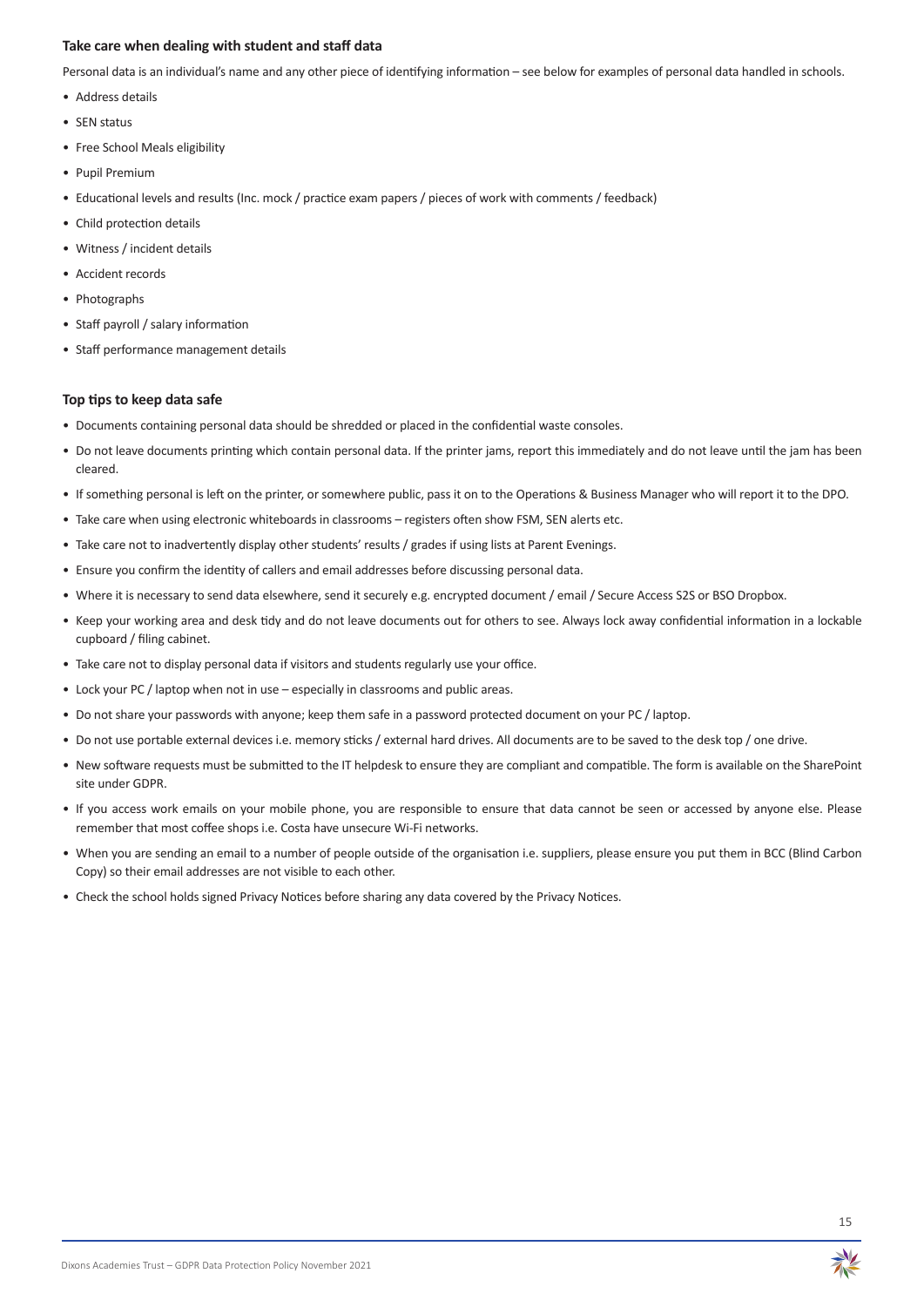## **Examples of data breaches within the school environment**



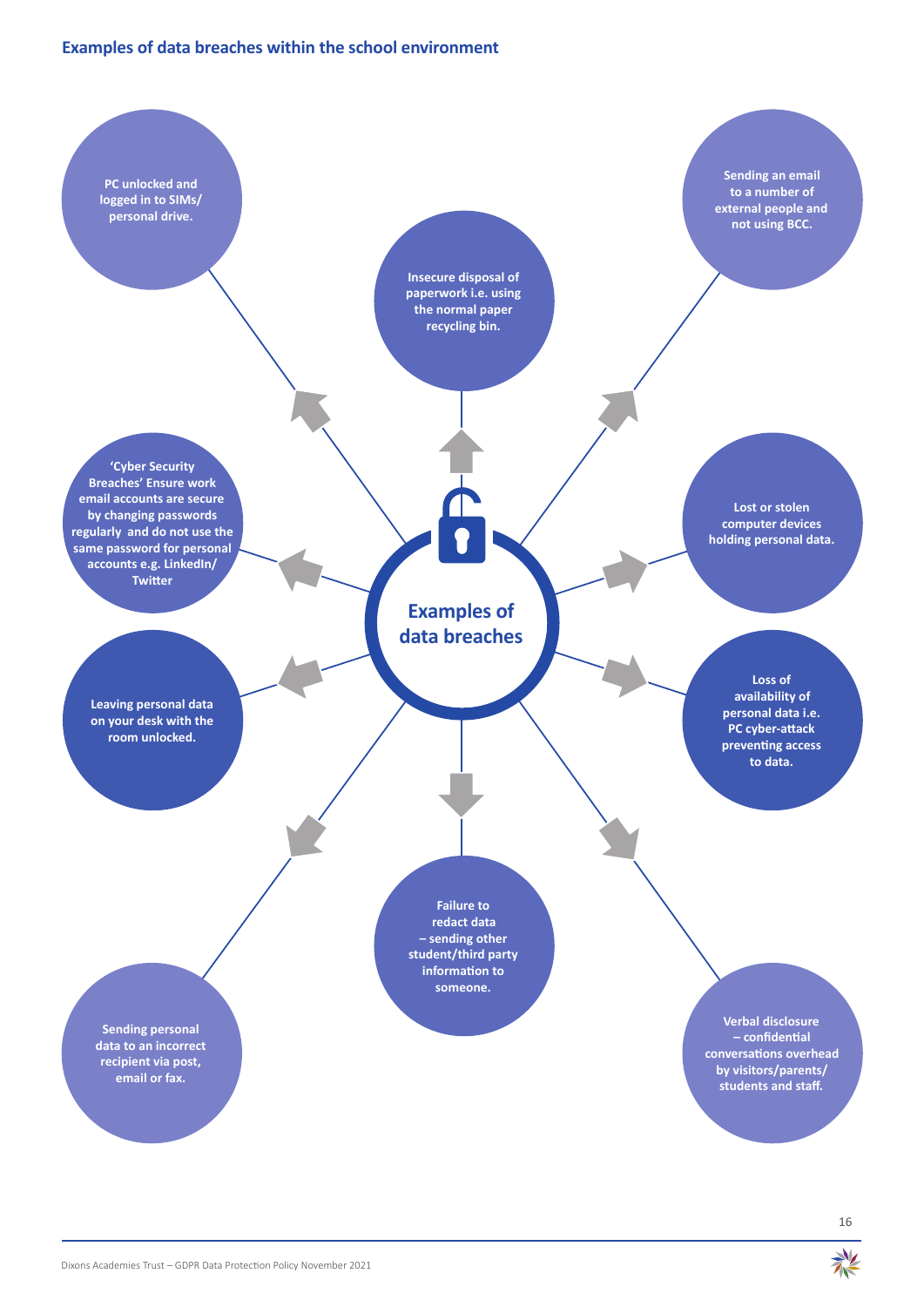## **Appendix 4 - Trust data protection – Data Sharing Guidance (SARs)**

To ensure that the sharing of Trust and school level data complies with the law the checklists below should be used in conjunction with the following policies and guidance:-

- • Trust GDPR Policy and other policies e.g. Freedom of information Policy, Surveillance and CCTV Policy, Trust Online Safety Policy and Acceptable Use of Information Technology, Trust Records Management Policy.
- • Trust Data Subject Access Request Procedure
- • Trust Data Protection Training
- • Students, Parents and Staff Privacy Notice
- • ICO Data Sharing Code of Practice search for latest version at www.ico.org.uk

Please forward Data Protection requests to the Operations and Business Manager. Advice is available from the Data Protection Officer for complex requests.

#### **Data sharing checklists**

| <b>One off requests</b>                                                                                                                                                                                                                                                                                                                                                                                                                                                                                                                                             | <b>Systematic data sharing</b>                                                                                                                                                                                                                                                                                                                                                                                                     |  |
|---------------------------------------------------------------------------------------------------------------------------------------------------------------------------------------------------------------------------------------------------------------------------------------------------------------------------------------------------------------------------------------------------------------------------------------------------------------------------------------------------------------------------------------------------------------------|------------------------------------------------------------------------------------------------------------------------------------------------------------------------------------------------------------------------------------------------------------------------------------------------------------------------------------------------------------------------------------------------------------------------------------|--|
| Example: You are asked to share personal data relating to a pupil,<br>family members or member of staff in a 'one off' circumstance e.g. a<br>parent asks for a copy of their child's education records or the school<br>receives a request for data in relation to a criminal investigation.                                                                                                                                                                                                                                                                       | Example: You want to enter into an agreement to share staff<br>or student personal data on an ongoing basis e.g. MIS Systems<br>and systems//web platforms and apps which link to school MIS<br>Systems or require manual uploads of staff and student data. A<br>Data Protection Impact Assessment (DPIA) needs to be completed<br>- see Academy Operations & Business Manager or IT Infrastructure<br>Manager in first instance. |  |
| Is the sharing justified?                                                                                                                                                                                                                                                                                                                                                                                                                                                                                                                                           | Is the sharing justified?                                                                                                                                                                                                                                                                                                                                                                                                          |  |
| Do you think you should share the information?<br>Have you assessed the potential benefits and risks to individuals<br>and / or society of sharing or not sharing? (e.g. SEN data / Child<br>Protection details)<br>Have you assessed the potential benefits and risk to individuals<br>and / or society of sharing or not sharing?<br>Do you have concerns that an individual is at risk of serious harm?<br>Do you need to consider an exemption in the DPA to share?                                                                                             | What is the sharing meant to achieve?<br>Have you assessed the potential benefits and risk to individuals<br>$\bullet$<br>and / or society of sharing or not sharing?<br>Is the sharing proportionate to the issue you are addressing?<br>$\bullet$<br>Could the objective be achieved without sharing personal data?<br>$\bullet$                                                                                                 |  |
| Do you have the power to share?                                                                                                                                                                                                                                                                                                                                                                                                                                                                                                                                     | Do you have the power to share?                                                                                                                                                                                                                                                                                                                                                                                                    |  |
| Is the data outlined in the Student / Staff Privacy Notices and has<br>consent been obtained?<br>The nature of the information you have been asked to share (for<br>$\bullet$<br>example was it given in confidence. E.g. Child Protection details -<br>involved the school DSL).<br>Any legal obligation to share information (for example a statutory<br>requirement or a court order e.g. Police Section 29 Request or<br>Education Act - The law allows the transfer of pupil data when a<br>child moves schools and to other agencies (as per Privacy Notice). | Requests for systems to be linked to school student and staff data<br>should be requested through the Operations and Business Manager<br>who can liaise with the school ICT lead and system supplier to ensure<br>data protection security protocols are adequate.                                                                                                                                                                 |  |